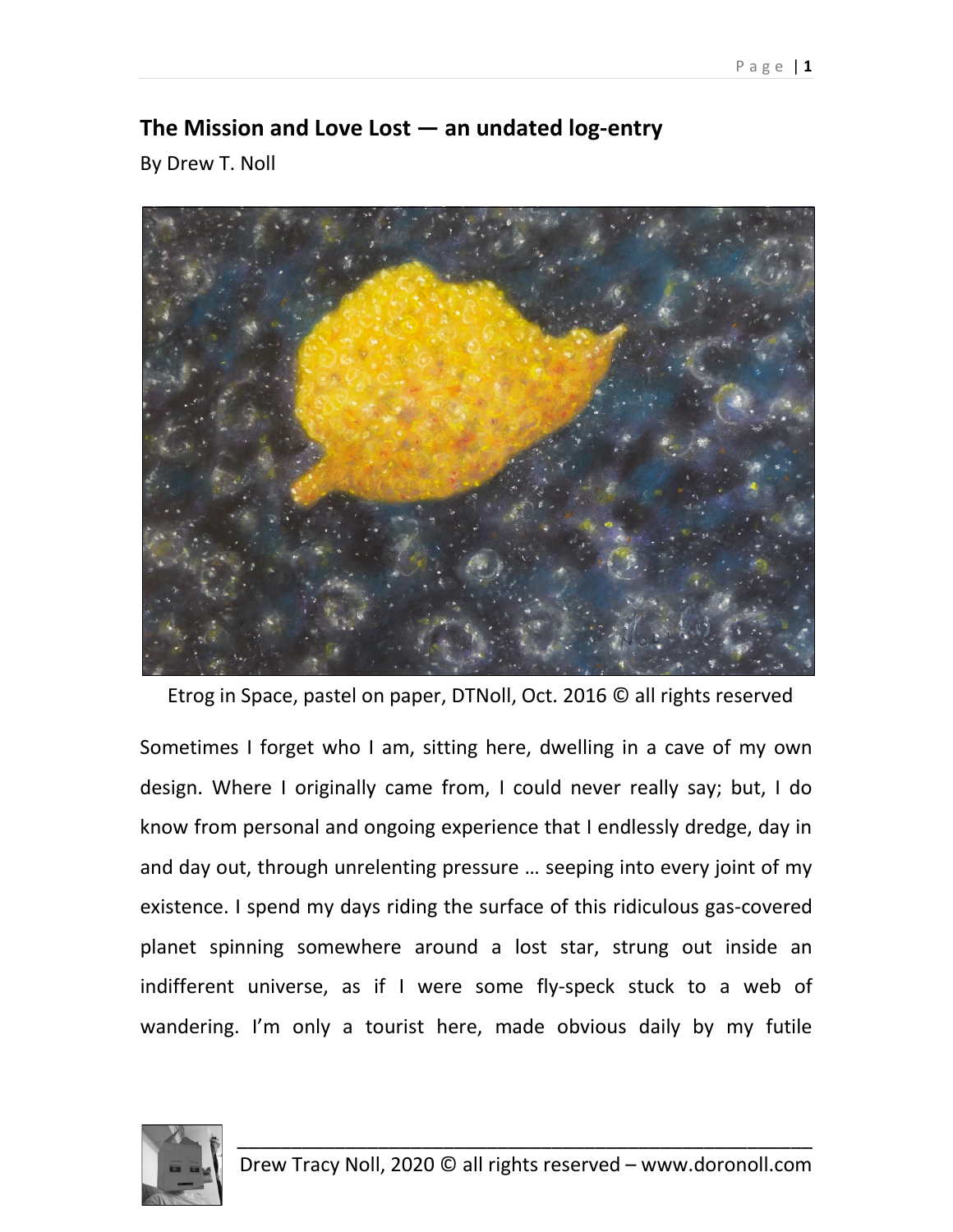attempts to grow into the absurdities I inevitably am forced to evolve within.

Deriving meaning from experience, all the while knowing that my powerpack's pocket-watch will eventually clock out, I am aware that all I create and manifest while stuck here is temporary and fleeting. It all creates within me a great sense of loss, and of entanglement within a soul—for lack of a better term. The more rotations I spend animated within this suspension, the deeper entwined I become. The longer I live here, the more I forget to remember, all because I intentionally thin out my thoughts and dreams down to reality on the ground, burying the truth I came with … which is mostly unsung. I trod forward, each day ending eventually, plodding through the unrelenting terminus-soup spiraling around every footstep, this poison to my soul, and a poison to us all, yet a blessing covered with an effervescent story of love and life, nevertheless. It is the times I recall this … 'something more,' that I find I must thrust whatever I believe it to be into a dream for safekeeping, inevitably insisting upon the artificially bleached bones left rotting, deposited by our dying philosophy including all of our thoughts and prayers blown into particulates spread exotically upon toxic winds perpetually raping this planet, over and over, step by step, with each new day.

*How can I possibly know any of this*, you may ask, *and why do I care*? Well, you see … we were all instructed by the manual, each one of us, and we were designed to barely remember who we were long and far before it was ever written. There is madness in the order, insanity upon high, but … to

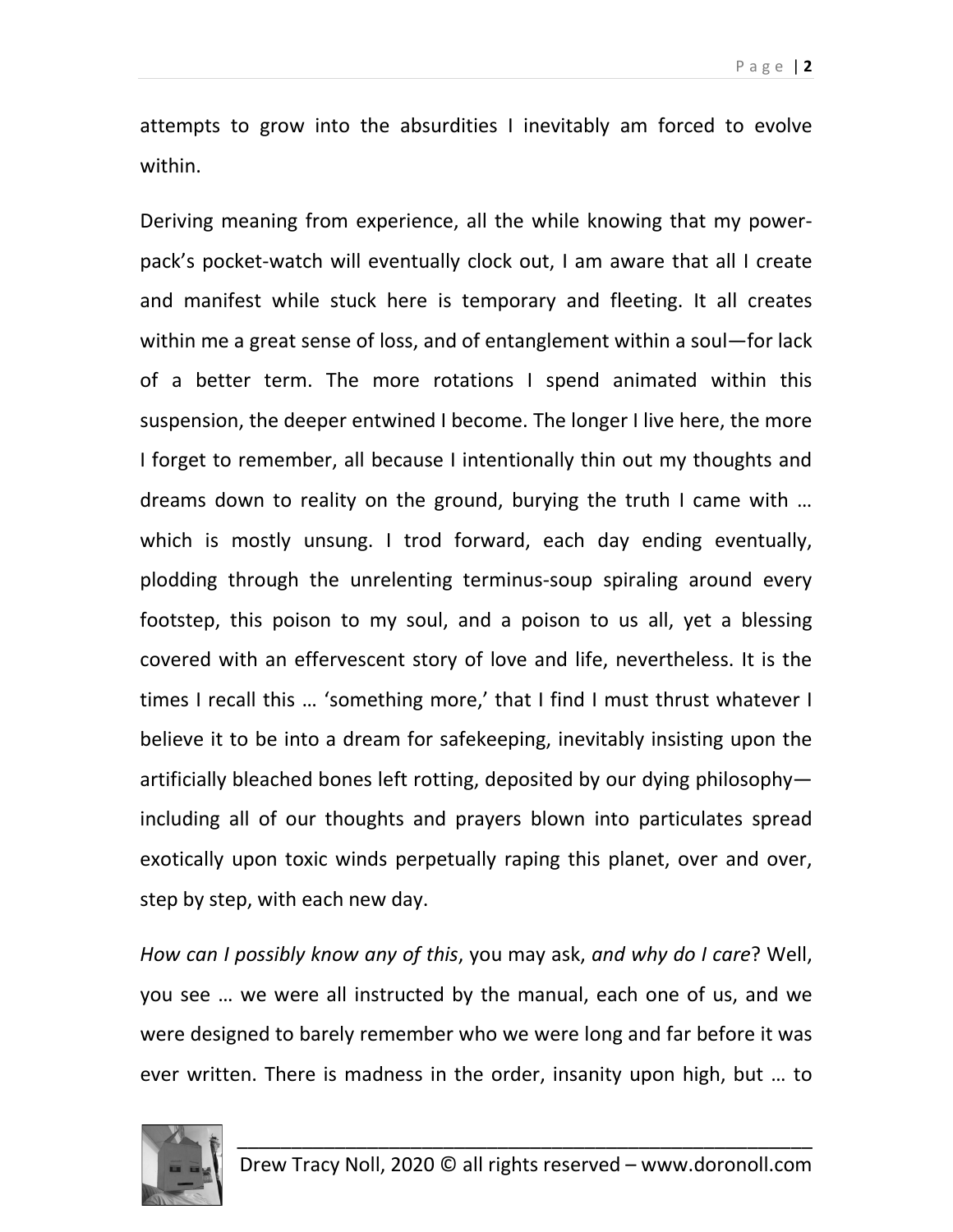know the order received each needs to step beyond glory and belief. Each node must lay plain the source of our collective wisdom, the self that hides behind everything. *And, rightly so*, my mind says back to me.

Yes, you guessed it. The manual that I speak of is the same manual that is now beginning to fray from all the facsimiles painstakingly conscribed from its intangible essence, its light refracting and reflecting over and over, imitating our source and rippling with time again and again. And so, light perceived through gravity-well foreshortening, with a receding cosmic view knotted into the plains of existence, and everything not, becomes vaporized with its sound into devised-numbers that attempt to explain its own disintegration into the confusion we all feel; anti-matter and dust … compressed by the pressure … inexorable … pulverizing … and far too full of itself for safety, full of lust-decaying—manifesting to destiny, eventually unbelieved.

We were all permanently glued within these exoskeletal contraptions to survive. If not for my nano-skin, my innards would have been buttered toast for bio-microbes upon the first breath taken while riding this poisonous ball of elemental fumes through an even more toxic universe; which, as we can all now tell, is exactly the problem. My exoskeleton makes it possible for me to fully relish this place, this horrible planet, this exile of life. I perpetually seek its pleasures and fall head over heels in love with its secrets each and every day, while I ride within this terraforming biosuit. Being here in this time causes me to identify with my exoskeleton, so much so that I find myself losing 'me,' the one-self from above that I brought with

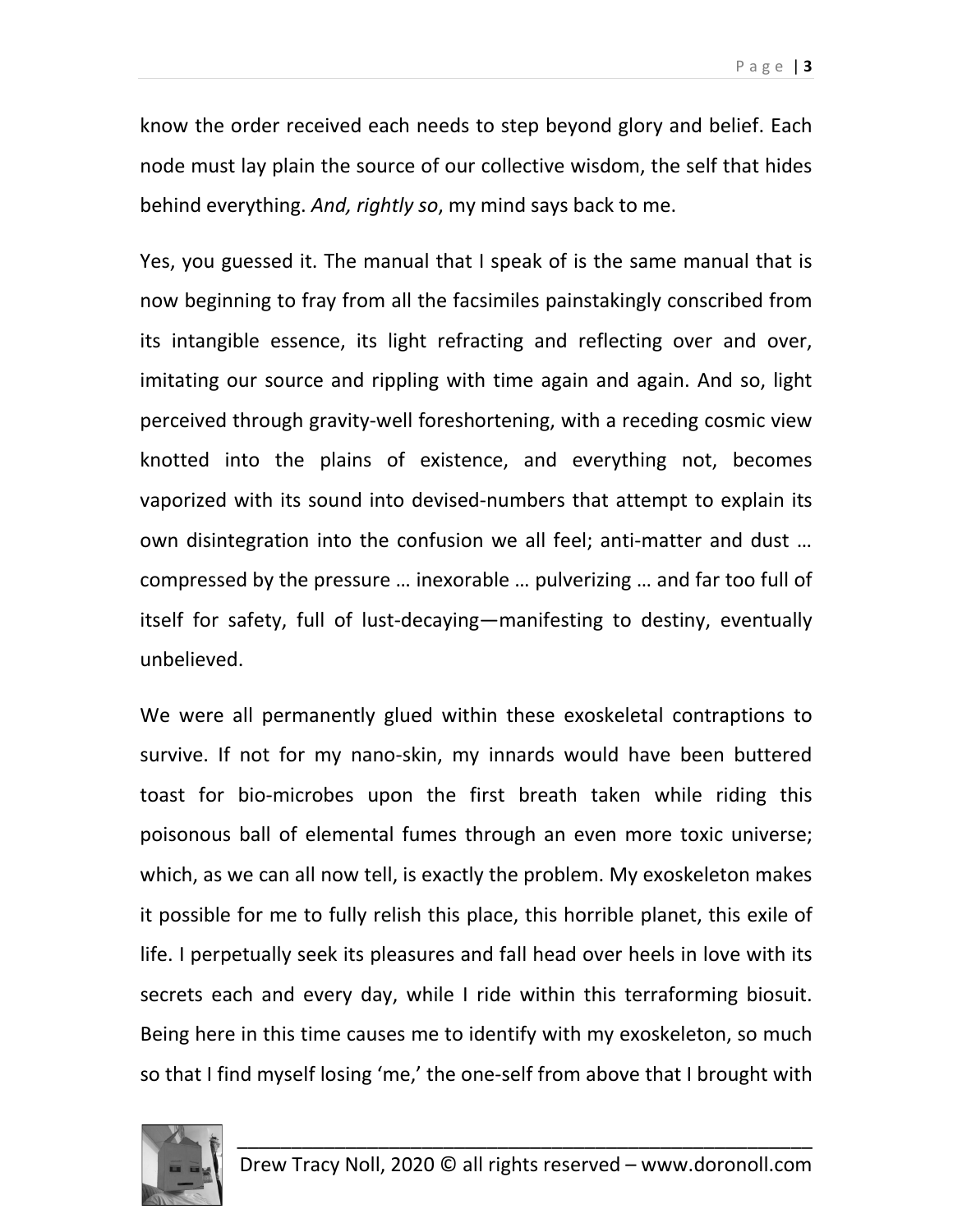me from before, as I am buried beneath gears and bowels that only 'attempt' to emulate my thoughts and desires outwards. My sense of self, 'me,' advertised on 'my' billboard daily as just the shell I inhabit, is stuck to all these others, these imposters and playthings; and, my sense of self and its connection to before inevitably and completely can then just disappear.

I evaporate each moment into a swirl of smoke and a puff of steam as the joints whir and whine to the beat of this repulsive straightjacket's pumping power-core. When I stumble, each time I remember that I just have to keep my mind on the mission… The goal is to finish the mission. The mission is everything. The manual … it tells it all … again and again, over and over, exceedingly small, forever large and lasting … until it's monstrously void, and then null—sometimes, I just forget.

There was a time back in the far corners of chaos that I was alone with her, and one with all, but now, regrettably, mostly I sense with my nerve endings this exoskeleton; a T-70 terraforming biosuit, which has sent its tendrils into my sub-cortex, using daily callous attempts to hijack the 'me' that I have always known, with only its spell. We had all been warned of the battles we would face. We were the brightest and the strongest, the most promising; ultimately, we were the only ones capable of this magnificent endeavor, to terraform a lump of poison that we all woke upon. Bioshackled, hurdling though space, just to retrieve a garden of splendor lost by others, we awoke. It was storied in the manual, however tattered it has become, that this garden of splendor was once lost by an act of one-self and the very same act of lust we feel every day, echoing down into our

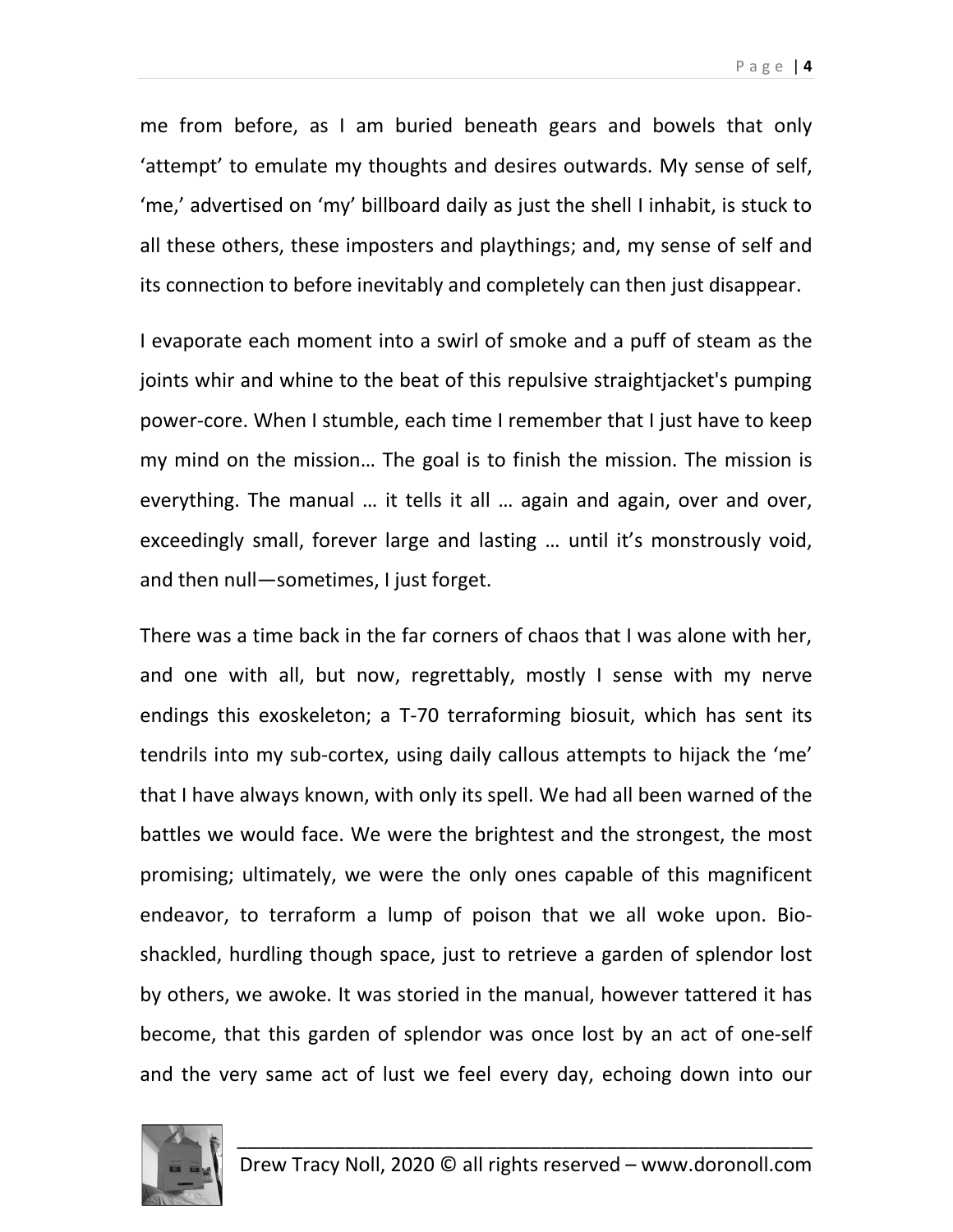souls. But, it goes further than that. The original creation caused its own demise, signaling a new creation once again, day over and day in, in a blink of the eye, each new creation rotated into time and was born, eventually only to stretch all of the world's wonder into a knowledge-unseen.

This gaseous orb we stand upon wasn't always poisonous, as you may have resolved on your own. It is storied that, once upon the time before others, the entire universe was a paradise-virtual, a notion of creation by another. The elusive one, a figure behind the curtain, an entity that we now just call the Boss had dreamt it all while only waiting for another thought to occur. He spoke to us once, as our amalgamated memory-coils so attest. We believe this because they were built from nano-electron storage stacks entwined within each separate biosuit's hardware array. Our memory-coils were all we were, even all we could say. If this … sort of … techno-magical reality can also be believed, our implanted memories had been passed down through generations of so-called repaired wiring and split entities. And, finally, the whole thing coalesced into a foundation of thin formlessness that spoke to the memories within, all in order to reflect upon the volumes that once sat upon our semi-unified awareness, the foundation that we all shared or had or were, once upon a time. We, only after time-dwelling was verified, then dressed into obtuse monstrosities, our exoskeletal-biosuits to terraform a universe that was, as of yet, unknown, but spouting words said from our manual-unread.

The fundamental basis of each individual memory-coil contains and is built from this same knowledge. The Boss had given us each a choice. We were

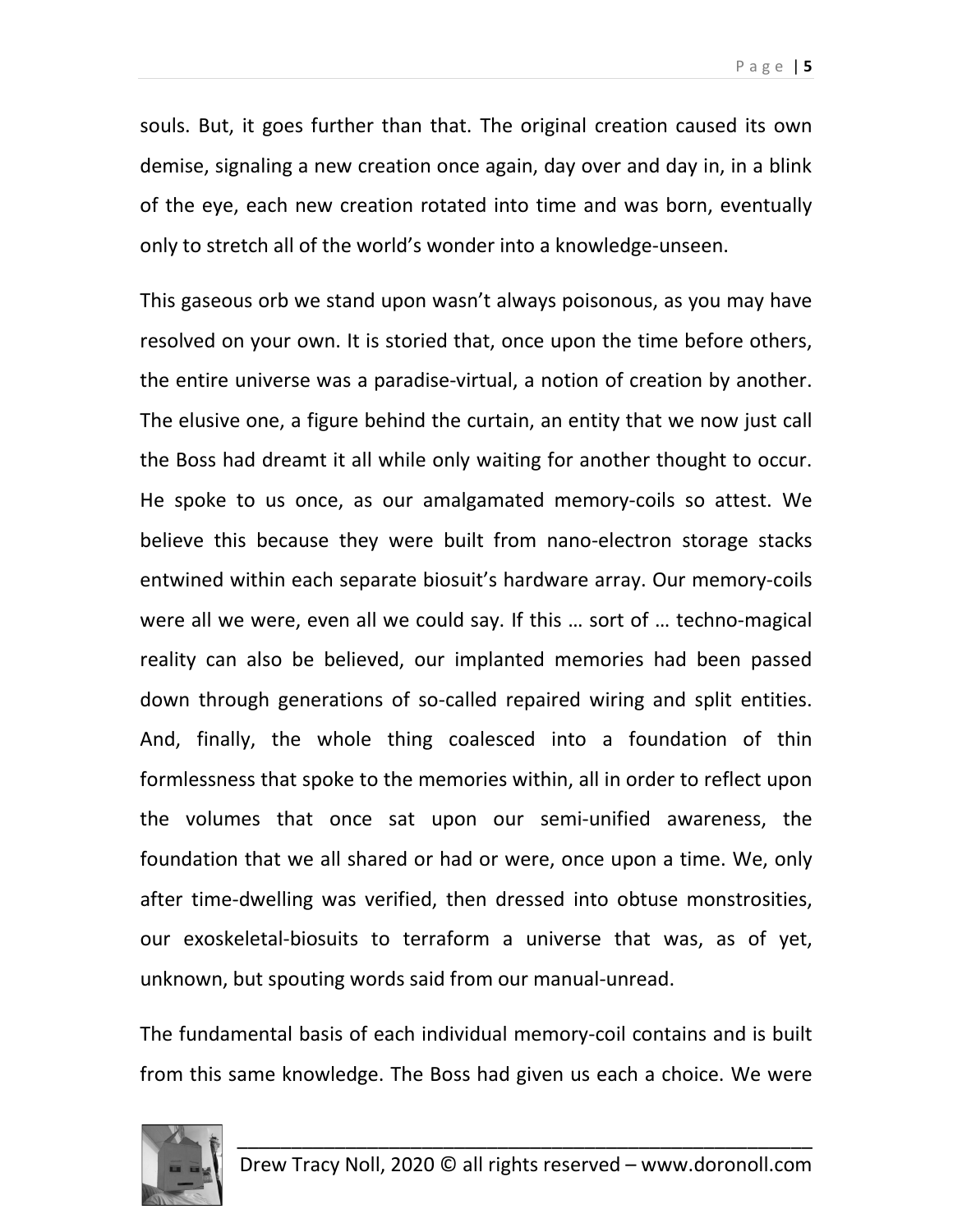Page | **6**

asked to either accept the impossible mission, being aware that we would have to spend a seeming-to-us-at-the-time eternity within another veracity, inserted unceremoniously into dimensionality, or … we could stay at home in the safety of our own womb, wrapped cozily, asleep, within the fabled and unrelenting corners of so-called chaos. Those that remained ensconced within those corners remain there today, and not with a sun orbiting about, which is simple thinking, at least—awe, crap, the Boss told us that we would be challenged to carry on the mission, that we should avoid, by pain of transition, not to get sucked into the illusion presented all about us, and that we only 'conceptually' inhabited the skins that we perceived wearing while terraforming…

There was not one of us, that day, that did not have further thought or delay, even as life had been chosen … and then having become ceremoniously fused within our protoplasmic exoskeletal biosuits, a transmission process that we still don't understand or wholly, today, remember. It was as if we had been born for the first time again, a new life set-down upon a world we barely understood. Within time, we were able to manipulate and bend our new world's wonders. Each node of awareness could actuate an inner-self, as if each separate being were a version of the Boss himself; which became the ultimate problem which infected us all.

There was a time when it was wonderful beyond imagination. There was a time that I can remember being invincible. My biosuit was young and, at that time I almost forgot my source, my point of origin. It was so easy to live in and to enjoy the world around me. It was so easy to think that the

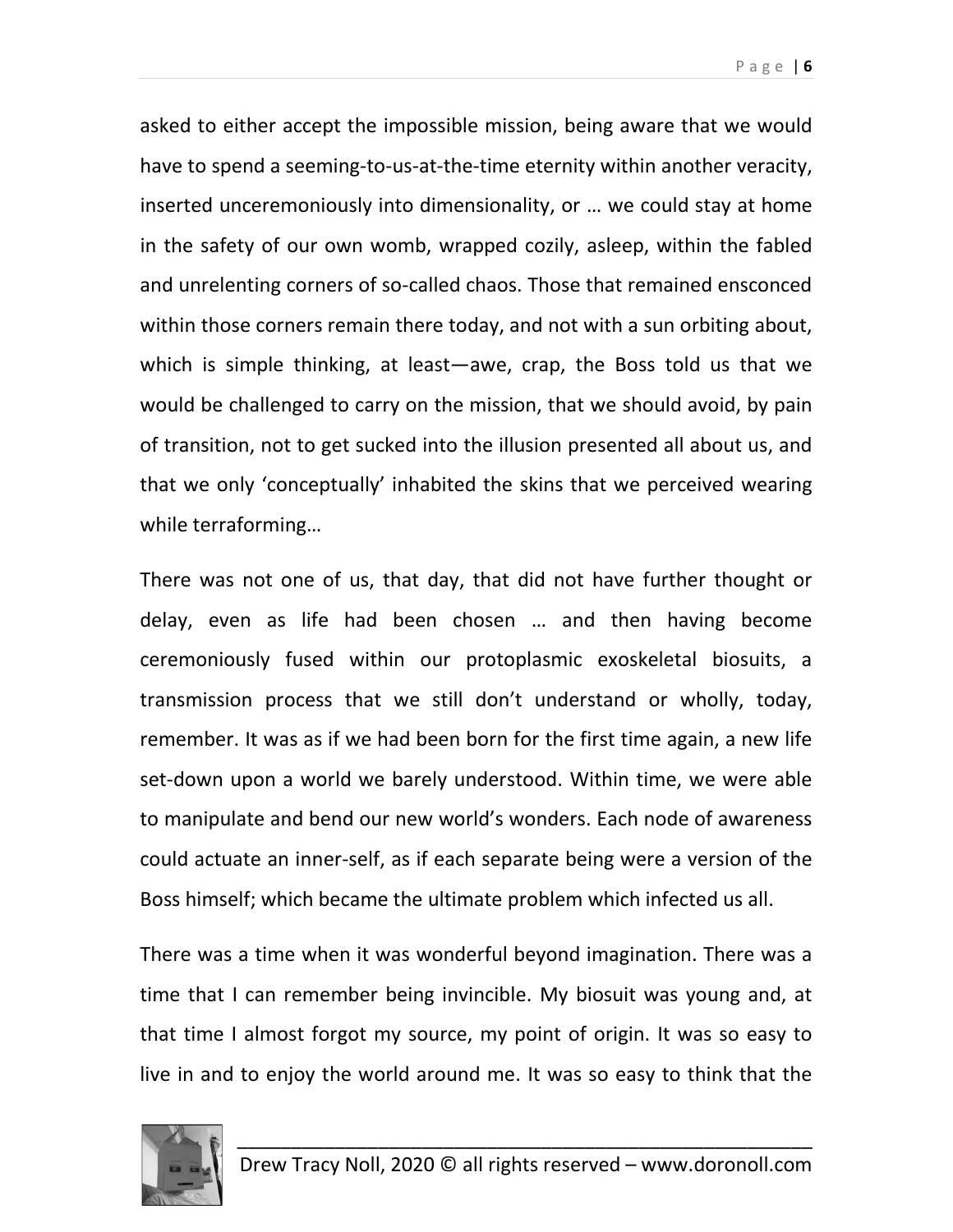Page | **7**

world was meant for me and not my endeavors to build it. My biosuit began to emanate who I wanted to be, in everything it did. I could subject it to almost any extreme, whether it was gliding down the tundra covered chemical laden peaks at the extreme poles of our planet, or contemplating the nature of the Boss as I encapsulated myself within the womb-waves of the Vertical Sea. My exoskeleton, almost imperceptibly, became me. Sometimes, I forget who I am…

Now, after an eternity of separation, I plod forward, watching the skin of my once shiny biosuit fade, crack, and flake away. It continues, day in and day out, to protect me from the terrors of the world compressing me; *or, actually, is it just my shell?* I've forgotten her, like perfume spilled and dried up and out into the atmosphere. I've forgotten how she was once entwined within. I constantly have to remind myself of the mission. I am here for a reason. Even though this world is attacking me always, the entire universe is still a thing of wondrous beauty. I know that she was once here, plain to see in all of her life, sprouting love, restlessly, forever. Love... I can still catch a scent occasionally through my bio-processors, allowing me to remember a small part more from what I know that I once knew. *She's still here, YES! She's still with me*.

My eternity is expanding outward and, ultimately, I am grateful that I still remember the mission, my mission; it's 'OUR' mission. Many have forgotten completely, trying to find ways of extending this artificial life beyond the built-in self-destruct mechanism in our biosuits. Many have forgotten the mission to build the world, to create splendor out of chaos, to

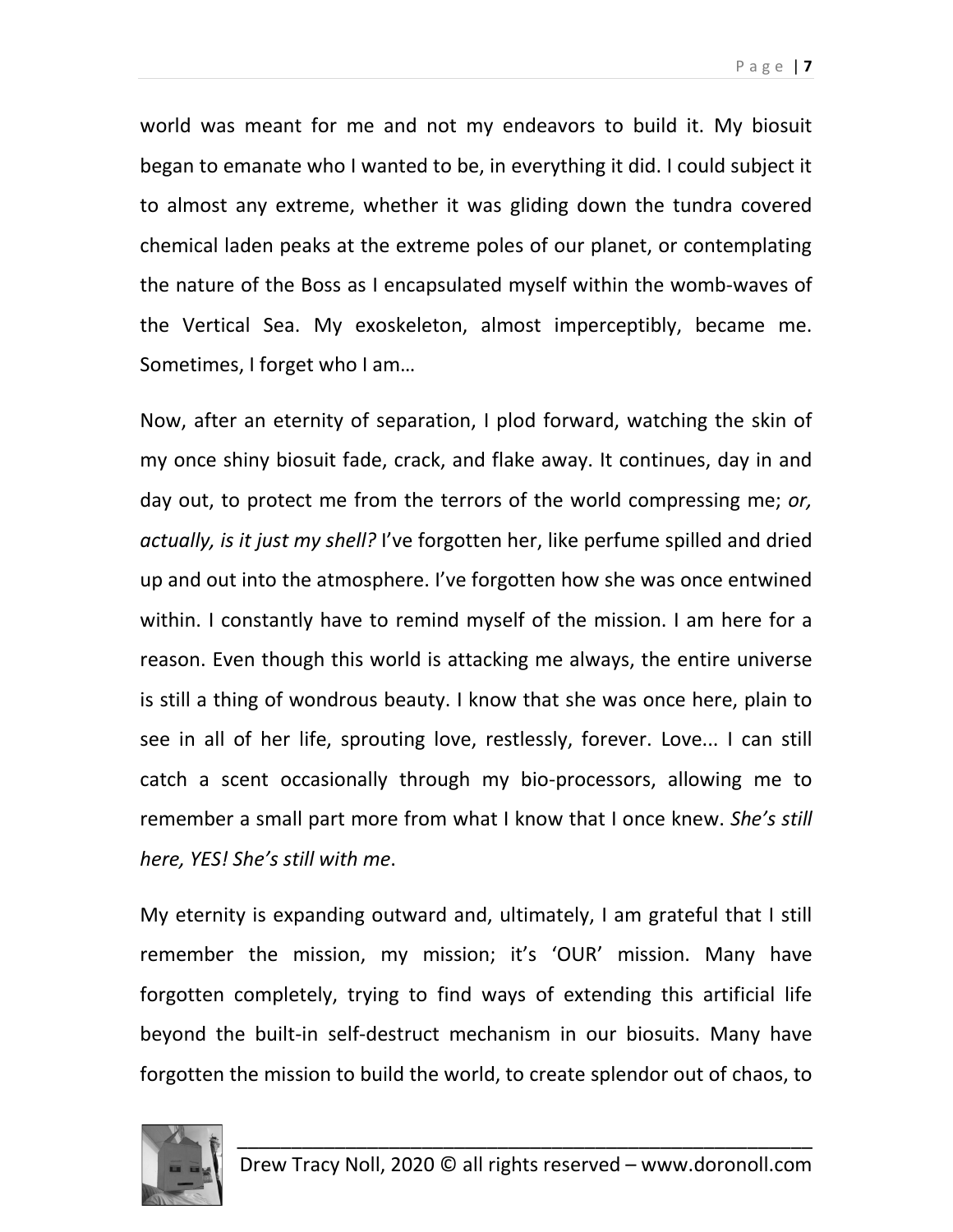become one with each other and with all of eternity, bringing back the end of time to its beginning. Many, understandably, have opted for the lesser self that is embodied within the exoskeleton itself, forgetting, until possibly too late, to change the outcome of the mission: To build themselves, along with building the world around them. Most have forgotten that this world is addictive, that this world has the most subtle of clings, serrating with teeth beyond any of the obvious horrors. Most have forgotten that all could be lost if we fail in our mission—yes, most are lost. Maybe, as well, I am lost… also, and without a mission. Sometimes, I forget who I am, where I come from…

The manual is old—so old that it appears to be confused and rotten, as I thumb through its decomposing electrons to get my bearings, to assimilate my latitude, even some path to a coordinate of any kind; and then, on the other hand, there are times that I actually find myself amongst its pages, riding the current buried in the ancient depths of its majesty, and bathing within its impossible secrets. There are times that I see myself beyond the mission, beyond the biosuit, beyond the world I see around me. And, in those times, when I can believe the depths of the true universe and not just the tiny envelope for modality that I've been thrust within, I am truly free of the relentless grip that this confoundedly-blessed exoskeleton has upon me. In those times, I am free of myself; I am truly one with all that has befallen this catastrophic-beauty of a world. It is in these moments that I gear up for the mission ahead, regardless of, and … inevitably repressing into faith, my biosuit's cracks and age-faults as-yet undelivered.